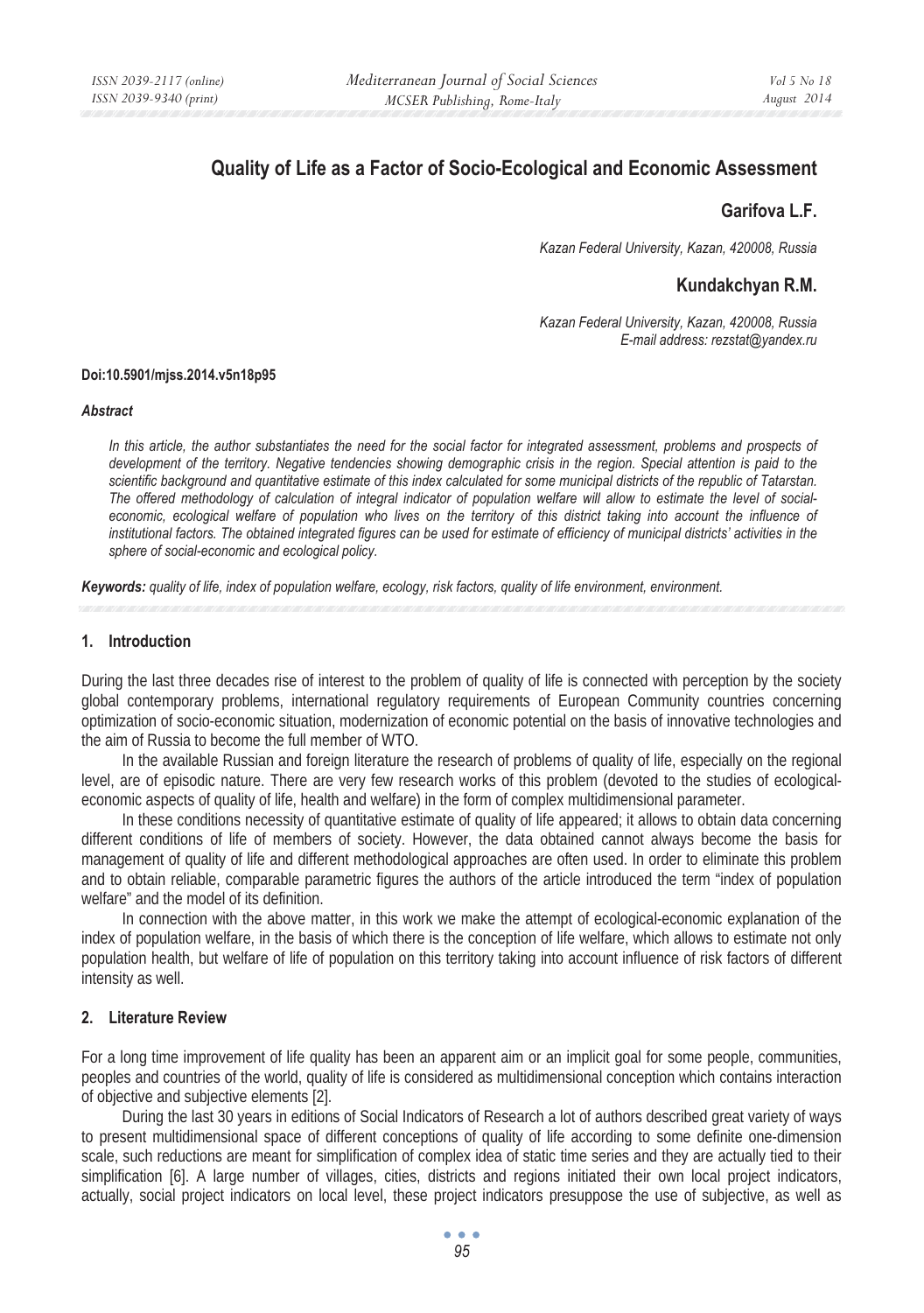| ISSN 2039-2117 (online) | Mediterranean Journal of Social Sciences | Vol 5 No 18 |
|-------------------------|------------------------------------------|-------------|
| ISSN 2039-9340 (print)  | MCSER Publishing, Rome-Italy             | August 2014 |
|                         |                                          |             |

objective index numbers related to social, economic and ecological population welfare [6]. Social index numbers "…are used for monitoring of social system and they help to determine the changes in management to be made in the process of social changes" [4].

 Now ecological and system-forming components are priority directions of the study of social-ecological-economic systems. Social-ecological-economic system is interconnected combination of elements of natural, production, demographic and social character which function on some territories [12]. Environmental economics and ecological economics have common purpose: to understand interaction "individual-economics-environment" in order to redirect economics into direction of sustained development [11]. All this allows to consider environment as space where people and harmonic condition of environment are of principal importance [9].

During the last 10 years many countries dramatically increased amount of quantitative and qualitative data, consequently, the researchers came back to the problem of development of new indexes of quality of life and other indicators of efficiency of economic development [6]. Thus, there will be competition between the use of different indicators in order to determine which indicators and indexes can be used to estimate theories, hypothesis, models of social, ecological and economic changes of life quality of population in the best way in the sphere of social-ecologicaleconomic indicators of research of quality of life.

## **3. Research**

The authors chose the zone of activities of oil exploration and production sector as the research object; this zone was divided – according to the exploration level – into three zones. The first zone is the territory of the beginning of commercial exploitation of oil recovery (Aznakayevsky, Almetyevsky, Bavlinsky, Bugulminsky, Leninogorsky, Cheremshansky, Yutazinsky regions). The second zone is the territory of Aksubayevsky, Zainsky, Yelabuzhsky, Muslyumovsky, Novosheshminsky, Nurlatsky, Sarmanovsky municipal districts where oil recovery started later, with appearance of ecologically safe technologies, but, nevertheless, their introduction was rather difficult because of necessity of maximum oil recovery in the years of developed socialism. On the territory of the third zone (Agryzsky, Aktanyshsky, Alekseevsky, Mendeleevsky, Menzelinsky, Mamadyshsky, Chistopolsky regions) commercial oil exploitation started at the end of the XX century, when ecologically safe technologies were developed, long-term plans for protection of components of ecosystem were explained, optimum size of oil recovery was determined, and this allowed to reduce the negative impact on quality of life environment and human population to the maximum.

According to the research data [5;13], concentration of pollutants in atmospheric air (hydrogen sulphide, sulfur dioxide) sometimes exceeded allowable level 5-10 times, even in cities and villages. The opinion about inevitability of pollution of atmosphere by oil gas in the process of oil extraction established.

In the third zone, where oil extraction started at the end of the XX century, well-functioning, innovative, environmentally friendly technologies were accomplished, and this allowed to avoid disturbance of the balance in components of ecological system.

All this is proved by the results of research of components of ecological system in three conditionally divided territories of oil extraction by averaging of data of quality of life environment over a period of 2007-2012. At that the method of conversion of indicators of quality of air, water and soil with different dimension into points is used, and this allowed to obtain generalized parameters of 24 indicators which characterize the level of pollution of air, water and soil of three conditional zones. Later on these figures were used in the process of model development of the index of population welfare in different municipal districts of the Republic of Tatarstan.

Thus, on the basis of complex multidimensional research several blocks of factors with great influence on quality of life and health of population or index of population welfare were singled out in order to determine quantitatively measured indicative parameters of quality of life, health, welfare of population:

- Medical-demographic parameters;
- Standard of living;
- Social sphere;
- Consumer market of goods and services;
- Labor sphere;
- Supply of housing per capita to the population;
- Supply of transportation and communication facilities to the population ;
- Crime rate (Safety level):
- Environmental condition.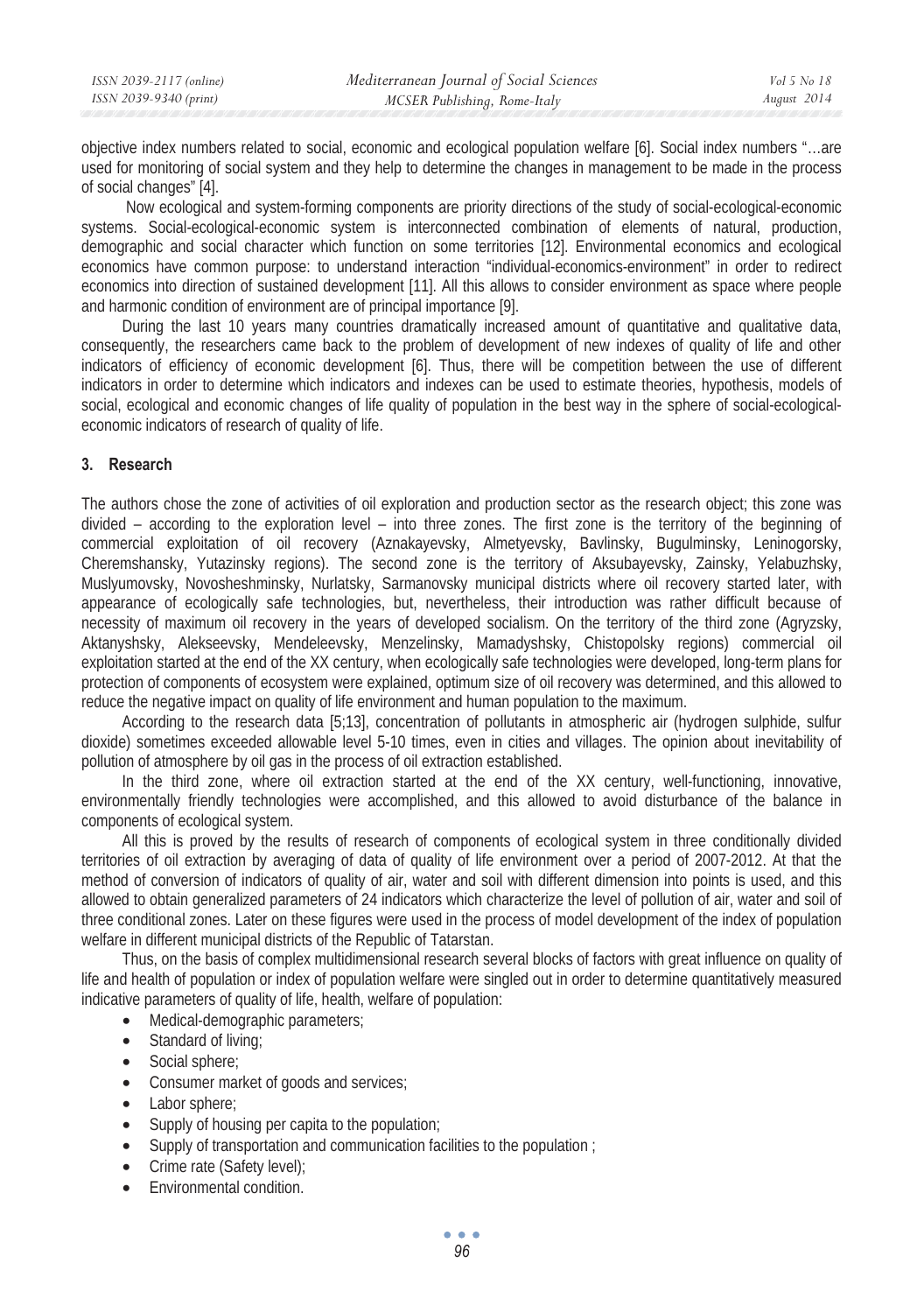| ISSN 2039-2117 (online) | Mediterranean Journal of Social Sciences | Vol 5 No 18 |
|-------------------------|------------------------------------------|-------------|
| ISSN 2039-9340 (print)  | MCSER Publishing, Rome-Italy             | August 2014 |

On the basis of the research 27 indicative parameters were set for quantitative estimate of the index of population welfare for every block of factors. Choice of parameters for development of integral index of population welfare was made from the available statistical base [1;10]. In the developed system of parameters there are no expert indicators and indicators based on the results of population survey.

Empirical approach, with the well-known in statistics the index merge technique method of parameters of different dimensions was introduced to solve problems concerning comparison of the above-mentioned characteristics of municipal districts. This method allowed to calculate the complex integrated parameter "index of population welfare". The index of population welfare covers such parameters as the level of social-economic development, personal income, cost of living, quality of medical service, education, environmental condition, safety, cultural level, level of small and medium enterprise development, etc.

In the result, the final index of population welfare (*IR*) of this or that administrative unit as the index characterizing the level and quality of life of regional population will be characterized by the sum of values of chosen by us index scores:

 $I_R = \sum_{i=1}^{N} P_i$ , (1)

where *i* - index;

*N* – number of indexes in the set;

*Pi* – score which corresponds to the value of the *i*-index.

This formula can be used for calculation of the index of the group of parameters which characterize the condition of regional population in some aspect, for example, concerning the level of environmental pollution. In this case the set of indexes will include only this aspect of the problem.

According to the above-mentioned methodology, the authors of the work performed calculations in 22 municipal regions of the Republic of Tatarstan; they allowed to rank the regions of the republic according to social-economic conditions and favorable living environment (table 1).

**Table 1:** Values and rating of welfare index of municipal districts on the Republic of Tatarstan (2012)

| Municipal districts (MD) | Index of population welfare, points | Rank of MD     |
|--------------------------|-------------------------------------|----------------|
| 1 zone                   |                                     |                |
| Aznakayevsky             | 51                                  | 4              |
| Almetyevsky              | 80                                  | 1              |
| Bavlinsky                | 49                                  | 7              |
| Bugulminsky              | 48                                  | 8              |
| Leninogorsky             | 51                                  | 4              |
| Cheremshansky            | 45                                  | 11             |
| Yutazinsky               | 28                                  | 22             |
| 2 zone                   |                                     |                |
| Aksubayevsky             | 33                                  | 16             |
| Yelabuzhsky              | 51                                  | 4              |
| Zainsky                  | 36                                  | 14             |
| Muslyumovsky             | 65                                  | $\overline{2}$ |
| Novosheshminsky          | 47                                  | 9              |
| Nurlatsky                | 32                                  | 18             |
| Sarmanovsky              | 32                                  | 18             |
| 3 zone                   |                                     |                |
| Agryzsky                 | 36                                  | 14             |
| Aktanyshsky              | 58                                  | $\overline{3}$ |
| Alekseevsky              | 46                                  | 10             |
| Alkeevsky                | 38                                  | 13             |
| Mendeleevsky             | 43                                  | 12             |
| Menzelinsky              | 33                                  | 16             |
| Mamadyshsky              | 32                                  | 18             |
| Chistopolsky             | 30                                  | 21             |

### **4. Results**

In the result of the research it was found that the maximum or the most optimal index of population welfare is in the

 $\bullet$   $\bullet$   $\bullet$ *97*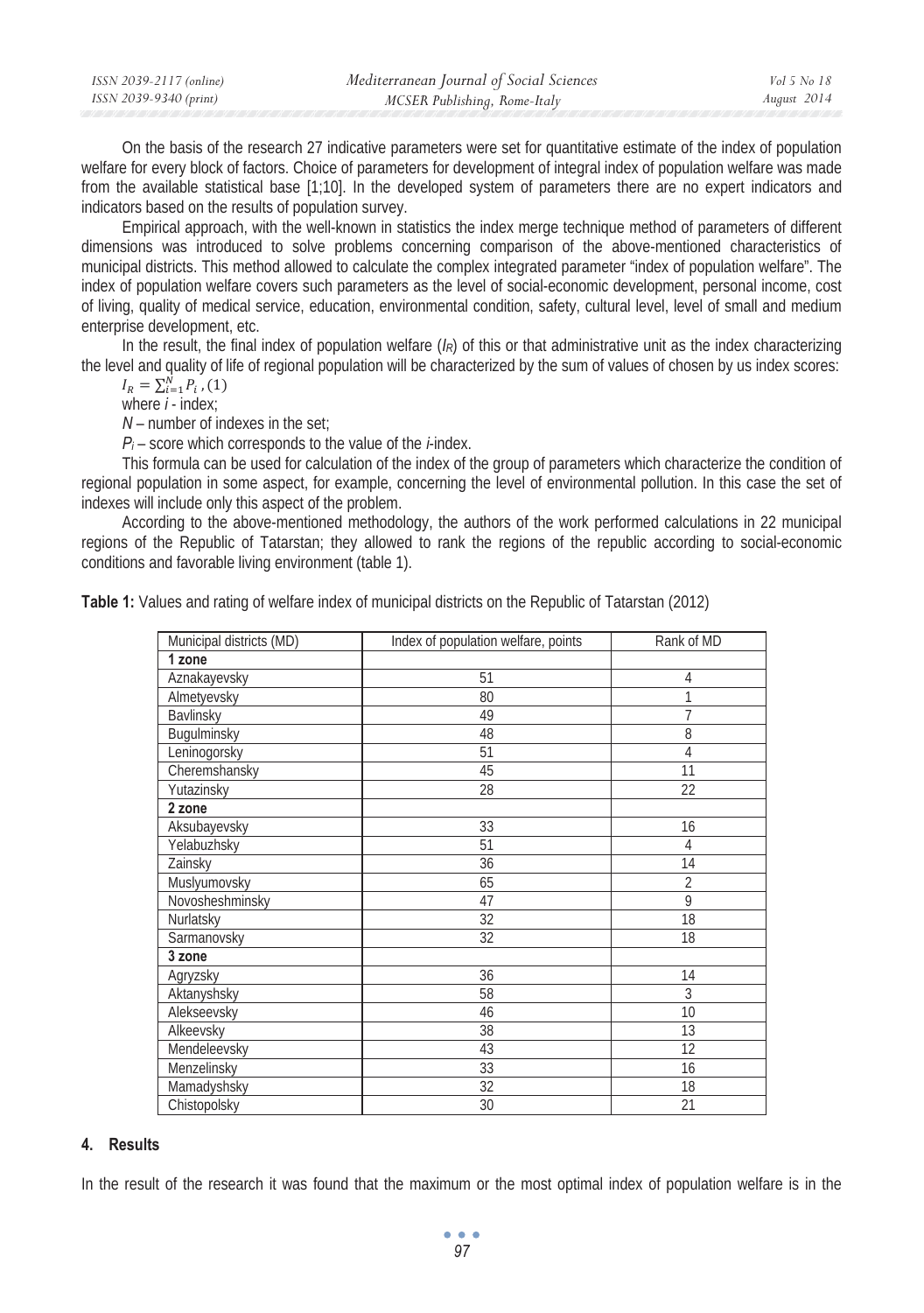| ISSN 2039-2117 (online) | Mediterranean Journal of Social Sciences | Vol 5 No 18 |
|-------------------------|------------------------------------------|-------------|
| ISSN 2039-9340 (print)  | MCSER Publishing, Rome-Italy             | August 2014 |

Almetyevsky (80 points), Muslyumovsky (65 points) and Aktanyshsky (58 points) municipal districts which belong to different zones but which are the leaders in their regions. Without any doubt, in these regions the index of population welfare greatly correlates with the level of social-economic development of the municipal district (*p<*0,05), i.e. the higher the Gross Regional Product and the average income of the population are, the higher the index of population welfare is, despite heavy ecological loading in the regions of the first group. But in the majority of regions of this conditional zone the costs for environmental protection measures, for public health service per capita are rather high (pic.1, 2) (made according to [1]).



**Pic. 1.** Dynamics of costs for environmental protection per capita of the municipal districts of the Republic of Tatarstan of 3 conditional zones for 2007-2012, roubles

Effective social-economic policy in these regions promoted and supported high index values.

The Chistopolsky (30 points) and Yutazinsky (28 points) municipal districts have comparatively low ratings; the rating of the other three districts – the Nurlatsky, Sarmanovsky and Mamadyshsky – is a little bit better (32 points each). Although they belong to the regions of much more later oil recovery development (except the Yutazinsky district which belongs – according to the present methodology – to the  $1<sup>st</sup>$  conditional zone), and, how it has already been said, contemporary environmentally friendly technologies are used in these districts, but the value of the index of population welfare in these districts is characterized as raising fears. In these districts expenses for public health care per capita grow annually and these expenses in all conditional zones are approximately on the same level (pic. 2).



**Pic. 2.** Dynamics of costs for public health service per capita of the municipal districts of the Republic of Tatarstan of 3 conditional zones for 2007-2012, roubles

#### **5. Conclusions**

Multidimensional indexes, as a rule, are affected by a lot of differently directed factors, that is why such negative factors as high death rate, including the infantile one, increased crime rate, insufficiently high quality of education in comparison with the other subjects played important role in the researched regions. The administration of the above-mentioned districts should pay attention to these factors and indicators which form the index of population welfare.

The boundaries of the human living environment are expanding, interaction of society and nature is constantly growing, and all this inevitably causes increased scope of degradation of natural environment. In order to minimize negative influence on the environment it's necessary to study every subsystem as independent part of the system, which is the subject of research, forecast and planning. But it's always necessary to keep in mind that their many-sided living activities and complete fulfilment of inner potencies are possible only in case of integration and dialectic unity of these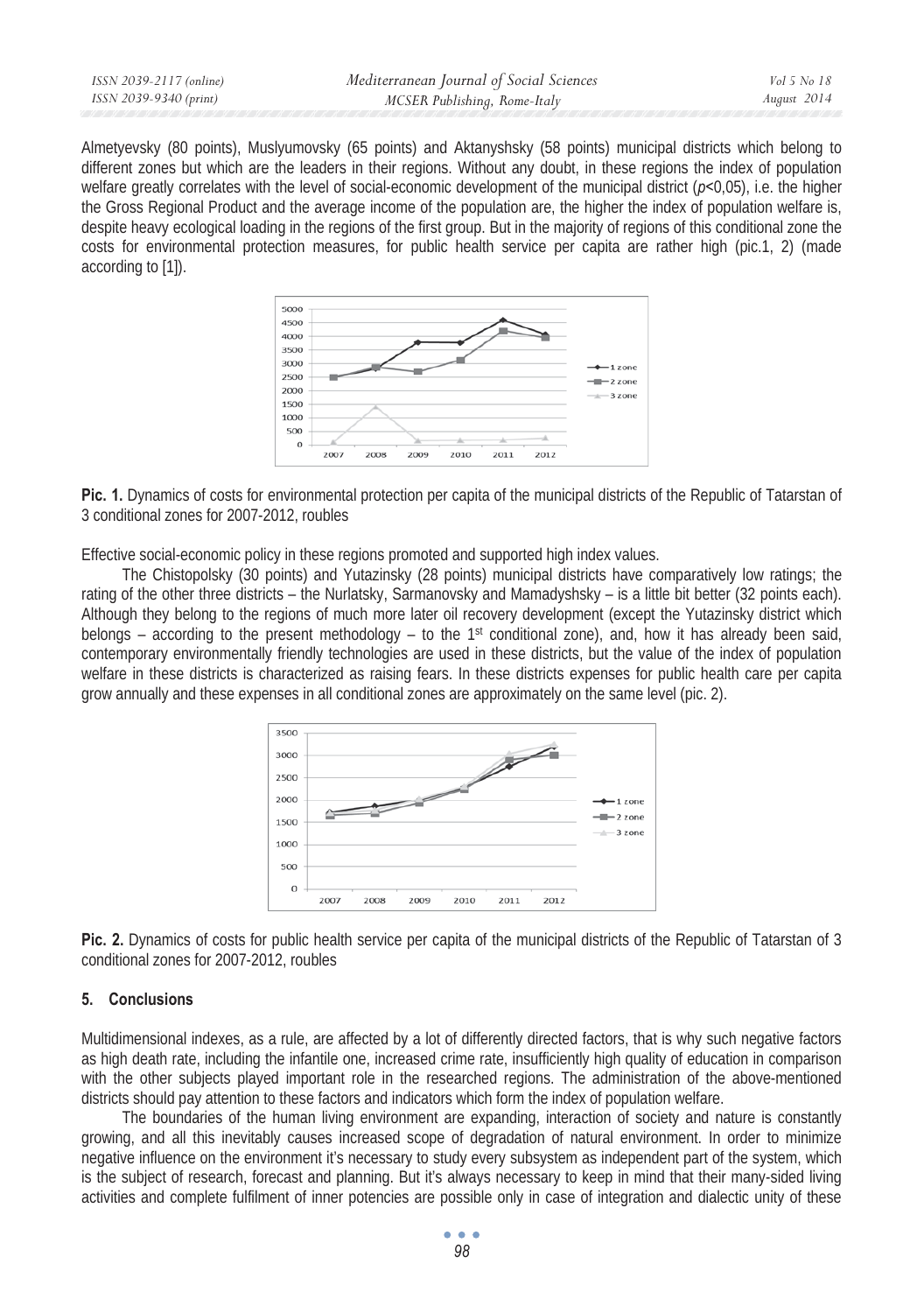systems. That's why multidimensional research and complex social-economic forecast are especially important.

In our opinion, studies of the index of population welfare in dynamics is reasonably necessary together with the statistical analysis of ratings of the territories. This index is able to provide data concerning real situation in these districts. Later on it will allow to monitor and control figures of social-economic development of these subjects in time aspect, to estimate effectiveness of social-economic policy of governing authorities in municipal territorial districts for definite time intervals.

### **6. Acknowledgements**

Publication is prepared in the frames of the project № 13-12-16009 supported by Russian Humanitarian Science Foundation.

### **References**

- Glebova I.S., Sadyrtdinov R. and Rodnyansky D. Impact Analysis of Investment Attractiveness of the Republic of Tatarstan on Fixed Investments of its Leading Companies // World Applied Sciences Journal 26 (7): 911-916, 2013.
- Bagautdinova N.G, Safiullin L.N, Badrtdinov N.N The Role of Consumer Expenses in Ensuring Forward Dynamics of The Russian Economy// Mediterranean Journal of Social Sciences.- Vol.5, No12, (2014)-pp.43-48.
- Costanza R., Fisher B., Ali S., Beer C. 2007. Quality of life: An approach integrating opportunities, human needs, and subjective wellbeing/ Ecological Economics /Volume 61, Issues 2–3, pages 267–276.
- Fakhrutdinova, E., Safina, L., Kolesnikova, J., Fedor, Mikhailov. Quality formation of working life of the youth// World Applied Sciences Journal. Volume 27, Issue 13, 2013, Pages 87-91.
- Bagautdinova N.G., Safiullin L.N., Minnahmetov R.R. Institutionalization of Firm Environment in Conditions of Growing Turbulence// Mediterranean Journal of Social Sciences.- Vol.5, No12, (2014)-pp.55-58.
- Discoli C., Martini I., San Juan G., Barbero D., Dicroce L., Ferreyro C., Esparza J. 2014. Methodology aimed at evaluating urban life quality levels. Sustainable Cities and Society / Volume 10, pages 140–148.
- Safiullin, M.R., Elshin, L.A., Prygunova, M.I., Galyavov, A.A. (2013). Complex Analysis of Prospects of the Volga Federal District Regions Development: Methodology and Practice. World Applied Sciences Journal 27, 4, 508-511.
- Bagautdinova B.G., Sarkin A.V, Khadiullina G.N., Averyanov B.A., Arzhantseva N. Development of Paternalistic Strategy of Industrial Growth with Regard to Institutional Traps (Qwerty- Effects)// Mediterranean Journal of Social Sciences.- Vol.5, No12, (2014) pp.49-54.
- Ferriss, A.L. 1988. The uses of social indicators. Social Forces, 66, pages 601-617.
- Kirshin I.A., Datsyk A.A., Titov A.V. Forecasting the Dynamics of an Innovative Cycle. World Applied Sciences Journal (Economics, Management and Finance). – 2013. – №27. – Р. 197 – 201.
- Kopmann A., Rehdanz K.2013. A human well-being approach for assessing the value of natural land areas. Ecological Economics. Volume 93, pages 20–33.
- Malkina-Pykh I., Pykh Y. 2008. Quality-of-life indicators at different scales: Theoretical background. Ecological Indicators / Volume 8, Issue 6, pages 854–862.
- Bagautdinova N.G., Safiullin L.N., Mubarakov I.A. The Role of Quality of Goods in Formation of Consumer Choice// Mediterranean Journal of Social Sciences.- Vol.5, No12, (2014)-pp.63-68.
- Safiullin L.N., Gafurov I.R., Shaidullin R.N., Safiullin N.Z. Socio-economic development of the region and its historical and cultural heritage. Life Science Journal 2014; 11(6s): 400-404.
- Moser G. 2009. Quality of life and sustainability: Toward person–environment congruity/ Journal of Environmental Psychology Volume 29, Issue 3, Pages 351–357
- Venkatachalam L. 2007. Environmental economics and ecological economics: Where they can converge? /Ecological Economics Volume 61, Issues 2–3, pages 550–558